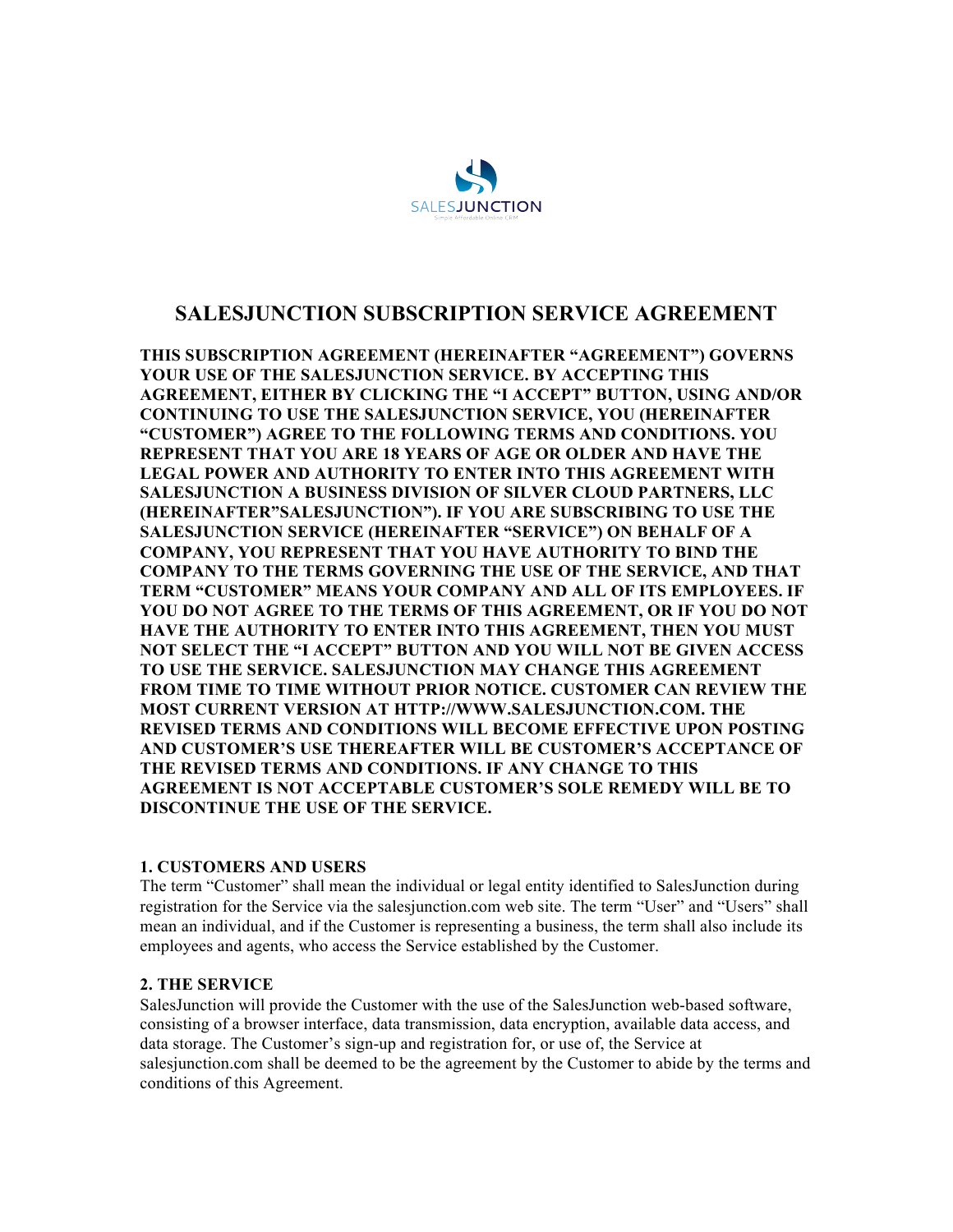### **3. SERVICE ACCESS**

The Customer is responsible for obtaining and maintaining all computer hardware, software and communications equipment needed to access the Service, and for paying all third-party access charges incurred while using the Service.

#### **4. PROPRIETARY SOFTWARE AND LICENSE**

Customer acknowledges, and agrees, that the Service uses proprietary software (hereinafter "Software") owned by SalesJunction, and the Customer is being granted an individual, nonexclusive, non-transferable license to use the Software subject to the terms and conditions of this Agreement. The Customer acknowledges, and agrees, that the Customer, its employees and agents, are expressly prohibited, directly or indirectly, from attempting to discover the source code, underlying algorithms, or technology of the Software; rent, lease, sell, assign, or transfer rights to the Software; modify or make derivative works based on the Software; or use the Software in any service bureau or timeshare capacity. The Customer acknowledges, and agrees, that SalesJunction is the exclusive owner throughout the world of the Software, including subparts, additions, extensions, versions, updates and copies, and all rights not expressly granted to the Customer are reserved by SalesJunction. SalesJunction also reserves the right to modify its software within its sole discretion at anytime.

#### **5. FIFTEEN DAY FREE TRIAL**

The Customer will be given a fifteen (15) day free trial period to use the Service. Commencement of the 15-day period starts with the date of acceptance of this Agreement. The Customer acknowledges, and agrees, that following the expiration of the 15-day trial, SalesJunction may notify the Customer of the expiration of the free trial period, and the Customer acknowledges, and agrees, that continued use of the service beyond the 15-day trial date will automatically activate this Service Agreement, and constitute acceptance of the obligation to pay for the Service under the terms and conditions of this Agreement. SalesJunction's obligations to the Customer under this Agreement shall not commence until expiration of the trial period.

### **6. BILLING PERIOD AND PAYMENT METHOD - MONTHLY PAYMENT PLANS**

SalesJunction charges and collects fees in advance for the use of the Service. If the Customer selects a monthly payment plan, the Customer acknowledges, and agrees, that the Service will be provided on a monthly billing cycle. A recurring billing charge will automatically be applied to Customer every month for the total monthly license fees. Payment shall be by Credit Card in U.S. Dollars. The Customer agrees to pay the total monthly license fees in accordance with the license fees and billing terms in effect at the time the fees are rendered or received. The license fees are nonrefundable whether or not any, or all, of the User Licenses are actively used for the Service during the payment month. The total monthly license fees, or portions thereof, are nonrefundable if the Customer chooses to cancel the Service prior to the end of the monthly billing cycle. Customer is responsible for proper use of its' credit cards by its' officers, employees and agents. SalesJunction shall not be responsible for improper credit card use by the customer and/or for errors and omissions of Customer and/or its' credit card company.

### **7. BILLING PERIOD AND PAYMENT METHOD – ANNUAL PAYMENT PLANS**

SalesJunction charges and collects fees in advance for the use of the Service. If the Customer selects an annual payment plan, the Customer acknowledges, and agrees, that the Service will be provided on an annual billing cycle (12 months). A recurring billing charge will be automatically issued to a Customer every year for the total annual license fee. Payment shall be by Credit Card payable in U.S. Dollars. The Customer agrees to pay the total annual license fee for its account in accordance with the annual license fee and billing terms in effect at the time the fee is due and payable. The annual license fee is nonrefundable whether or not any, or all, of the user licenses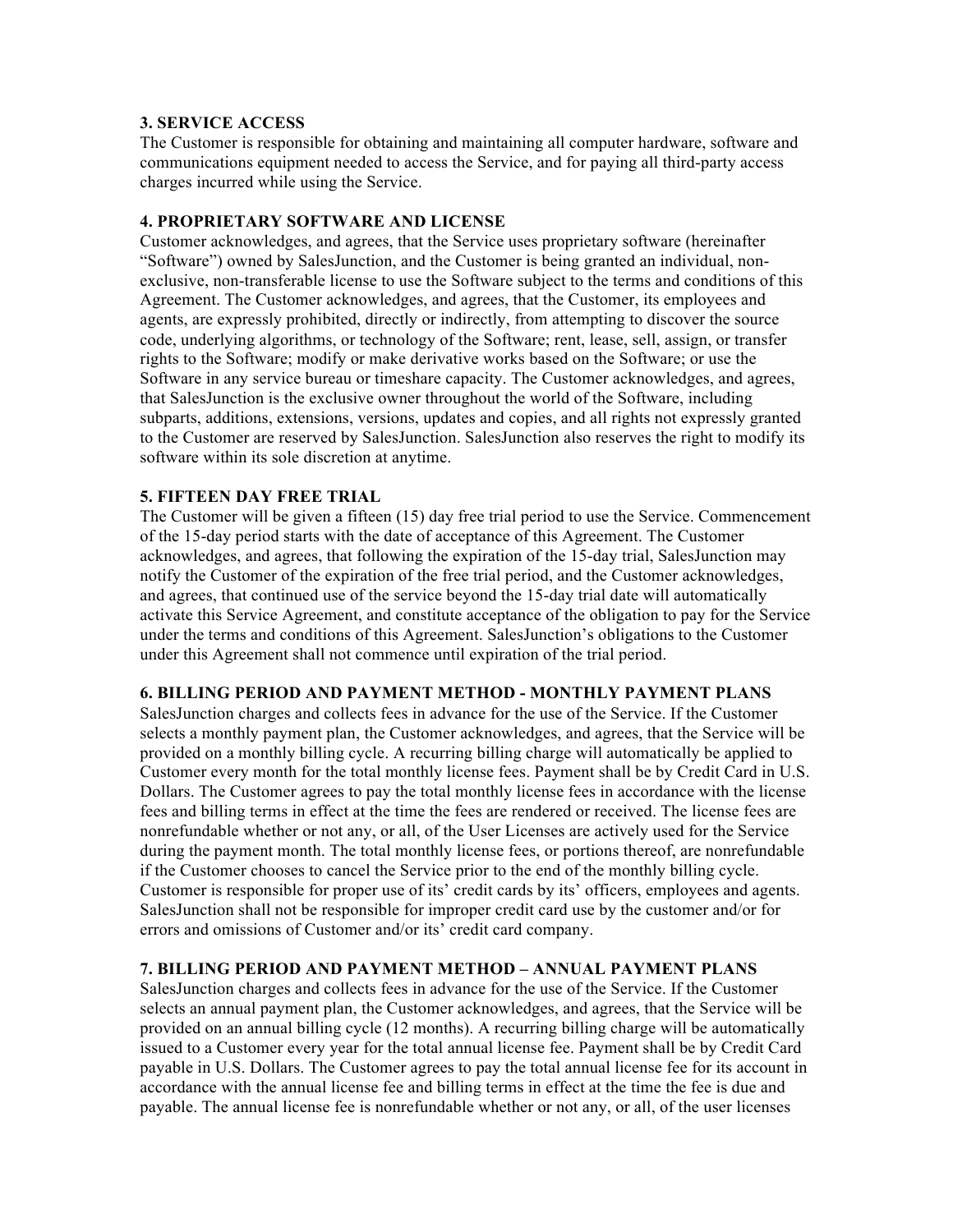are actively used for the Service during the yearly payment cycle. The annual license fee, or portions thereof, is nonrefundable if Customer chooses to cancel the Service prior to the end of the annual billing cycle.

# **8. CALCULATION OF MONTHLY LICENSE FEES**

Monthly license fees charged to the Customer shall be equal to the current number of user licenses in affect at the time of the Customers' billing cycle, multiplied by the license fee per user rate in affect at the time of the Customer's billing cycle (plus any excess storage fees). The total monthly license fee applies only to those Customers on a monthly payment plan.

# **9. CALCULATION OF ANNUAL LICENSE FEES**

Annual license fees charged to the Customer shall be equal to the current number of user licenses in affect at the time of the Customers' billing cycle, multiplied by the license fee per user rate in affect at the time of the Customer's billing cycle (plus any excess storage fees). The annual license fee applies only to those Customers on an annual payment plan.

# **10. EXCESS DATA STORAGE AND EMAIL FEES**

If the amount of disk storage required exceeds the maximum service limits, you will be charged the then-current storage fees. SalesJunction will use reasonable efforts to notify you when the average storage used per license reaches approximately 90% of the maximum; however, any failure by SalesJunction to so notify you shall not affect your responsibility for such additional storage charges. SalesJunction prohibits use of email for "spamming" (sending emails to addresses who have not opted to receive from sender) and reserves the right to limit the number of emails Customers may send at one time in its sole discretion. SalesJunction may also at its sole discretion, charge for emails over the daily maximum of 1,000 per company. The current charge for each excess email is one-half of one cent (\$0.005). SalesJunction reserves the right to establish or modify its general practices and limits relating to storage of Customer Data or Email.

### **11. LICENSE FEE PER USER**

The Customer acknowledges, and agrees, that the Service is billed on a license fee per user basis. A billable user shall constitute the highest number of any and all user IDs setup in the Customer's account during any billing period. SalesJunction reserves the right to change the license fee and usage policies, and to introduce new charges at any time, so long as these changes are only effective upon renewal of a customers monthly, annual or other period of agreed billing increments. Total user licenses represents the total number of users who may access the Service using the Customer's account. The total user licenses are initially established, and contracted for, during the sign-up process, and subsequently may be increased, or decreased, using the user setup procedures within the Service. The Customer acknowledges, and agrees, that increases in the number of user licenses will be charged at the current license fee per user rate and shall be billed during the next Customer billing cycle, and that decreases in the number of user licenses will become effective during the next Customer billing cycle. A billable user shall constitute any and all user IDs setup in the Customer's account. The Customer also acknowledges that it has the responsibility to adjust decreases in the number of user licenses in the Service setup area, prior to the Customer's next billing cycle.

### **12. LOCAL AND STATE TAXES**

Billing amounts are exclusive of all taxes, levies, or duties that may be imposed by taxing authorities having jurisdiction over the Customer's access location. Due to the mobility of access to the Service, the Customer acknowledges, and agrees, to be responsible for the payment of such taxes, levies, or duties, if any.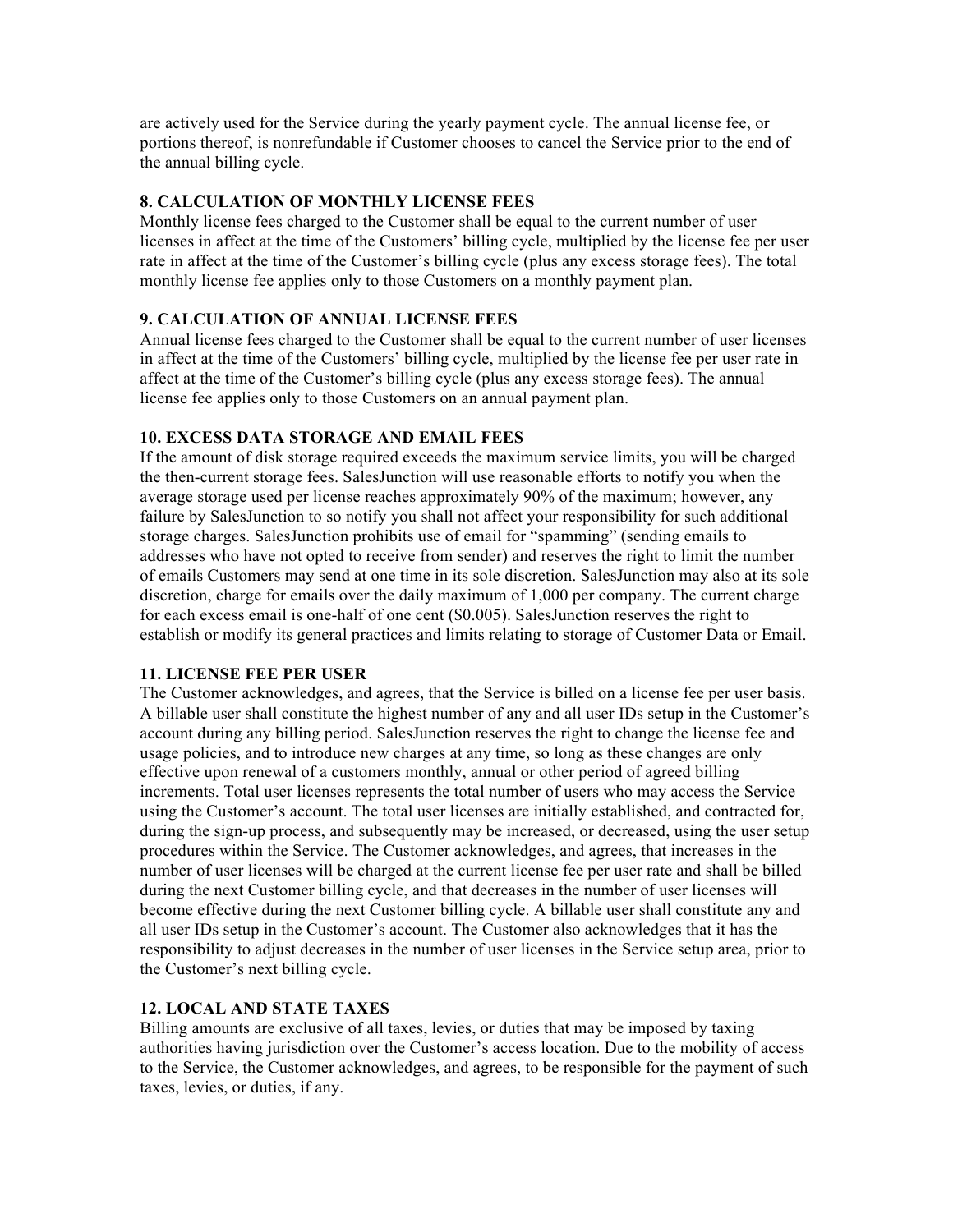### **13. BILLING ERRORS**

The Customer must contact SalesJunction in writing within 30 days of receiving an invoice or billing receipt containing the amount in question in order to be eligible to receive a credit or adjustment.

#### **14. SERVICE AGREEMENT RENEWAL**

The Customer acknowledges, and agrees, that this Service Agreement is a monthly, bi-annual, annual or other agreed duration, and shall automatically renew each month, bi-annually, annually or other agreed duration unless either party requests a change to the Agreement or its termination at least 30 days in advance of its renewal date. In the absence of 30 days notice from either party, the agreement will remain in effect and payment will be due.

#### **15. NON-PAYMENT**

In the event the Customer account becomes overdue, SalesJunction reserves the right to suspend the Service provided to the Customer. The Customer acknowledges, and agrees, that suspension of the account will deny the Customer, and all users accessing the Service under the Customer account, access to the Service until delinquent accounts are paid in full. In addition to the rights granted herein, SalesJunction reserves the right to terminate this Agreement in accordance with the terms and conditions of this Agreement. Any damages or disruption due to non-payment shall be the responsibility of Customer and SalesJunction shall have no liability therefor.

### **16. TERMINATION OF SERVICE AGREEMENT**

The Customer may terminate this agreement by cancelling the Service. Upon termination of the Agreement for any reason, the Customer, and all users accessing the Service under the Customer account, will immediately cease all use of the Service. After termination, SalesJunction will remove all data in the Customer account. SalesJunction will make a file of the Customer data available to the Customer for a fee if the Customer makes such a request in the Service Setup area prior to cancelling Service. The Customer acknowledges, and agrees, that SalesJunction is not obligated to retain the Customer data after termination, and will delete the data after such time. SalesJunction reserves the right to (i) modify or discontinue, temporarily or permanently, the Service (or any part thereof) and (ii) refuse any and all current and future use of the Service, suspend, or terminate the account (any part thereof) or use of the Service and remove and discard any Customer content in the Service, for any reason. SalesJunction will use its reasonable efforts to publish on the Site or notify Customer about any planned downtime of the Service, and will use reasonable efforts to contact Customer directly via email prior to suspension or termination. Any suspected fraudulent, abusive, or illegal activity that may be grounds for termination of Customer's use of Service, may be referred to appropriate law enforcement authorities. SalesJunction shall not be liable to Customer or any third party for any modification, suspension or discontinuation of the Service.

### **17. ACCURATE CUSTOMER INFORMATION**

The Customer agrees to update the billing information area of the Service with accurate billing and contact information, including legal name, company name (if applicable), street address, telephone number, and Email address. Customer also agrees to update the Service with any changes to this information within a period not to exceed 30 days. SalesJunction reserves the right to terminate Customer access to the Service, without any obligation to return Customer data, if the Customer provides false or fraudulent contact or billing information.

#### **18. CUSTOMER ACCOUNT SECURITY AND PASSWORDS**

The Customer is responsible for any and all activities that occur within the Customer's account, and where applicable, the activities that occur within additional accounts established by the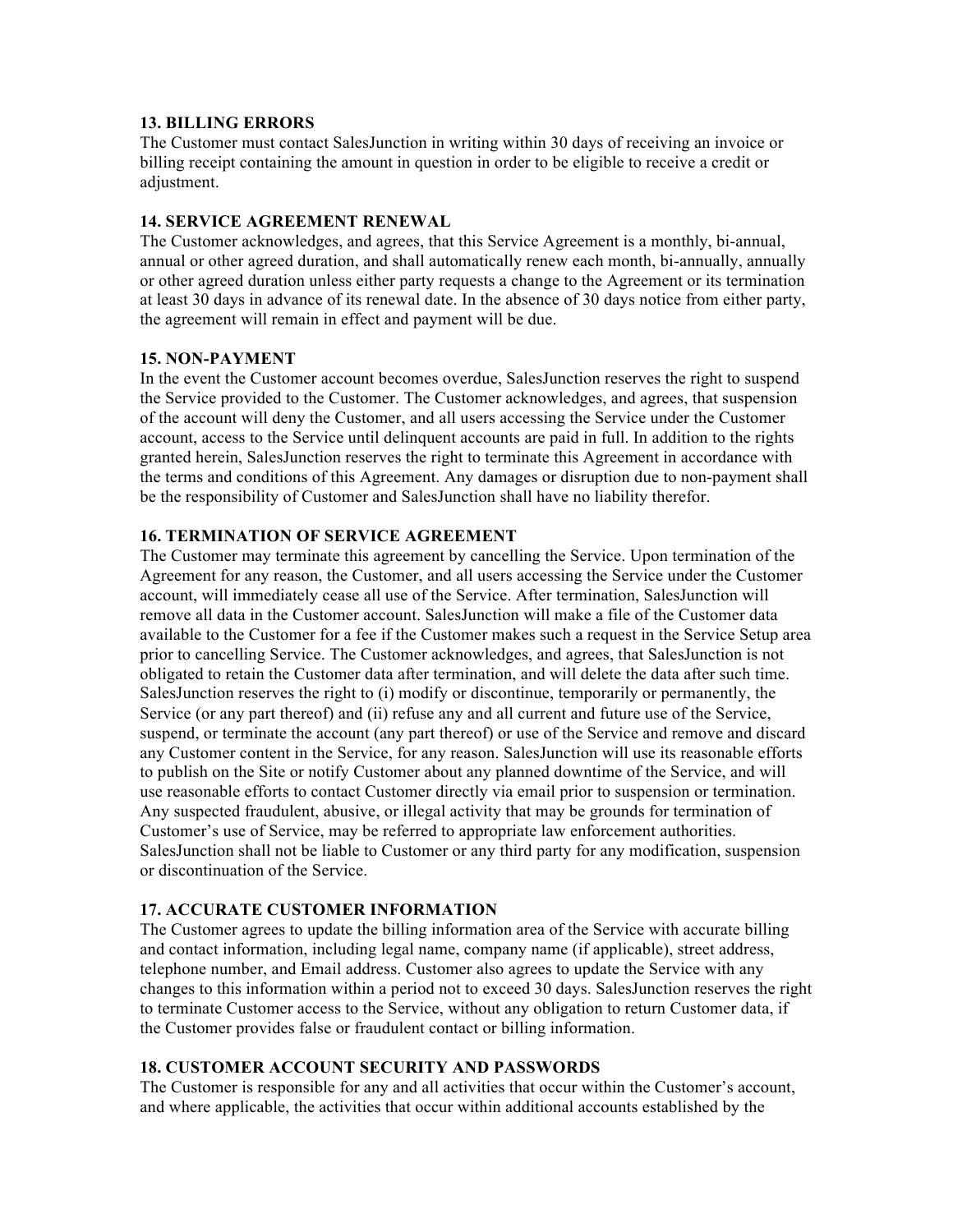Customer. The Customer will choose, or be temporarily assigned, all applicable passwords to use with the Service. The Customer shall be responsible for maintaining the confidentiality of their passwords and account data, and where applicable the passwords and accounts of each user accessing the Service. Any unauthorized use or breach of security of a Customer account, and where applicable other accounts established by the Customer, shall be reported immediately to SalesJunction.

# **19. CUSTOMER SUPPORT**

SalesJunction, or its designee(s), shall provide Email or telephone support during normal business hours (9:00am to 5:00pm Eastern Time Zone) Monday-Friday, except on holidays.

### **20. CUSTOMER ACCOUNT DATA**

SalesJunction acknowledges that all data submitted to the SalesJunction.com Service by the Customer, or its agents, is intellectual property owned exclusively by the Customer. The Customer acknowledges, and agrees, that the accuracy, integrity, reliability, quality, legality, and copyright protection of Customer Data shall be the sole responsibility of the Customer, and SalesJunction shall not be held accountable or liable for any correction, deletion, loss, destruction, or failure to store any such data.

# **21. CONFIDENTIALITY OF CUSTOMER DATA**

All Customer account data is considered confidential. SalesJunction will not share, rent, sell, or trade Customer information or Customer account data. SalesJunction may use the Customer's contact information to contact the Customer to provide support, evaluate the satisfaction of service, or ensure proper billing and payment for the Service.

# **22. DATA BACKUP AND SECURITY**

SalesJunction shall use all reasonable efforts to protect the Customers data and conduct data backups.

### **23. INAPPROPRIATE USE**

The Customer, and employees or agents, will not use the Service in any way to transmit through the Service any unlawful, harassing, libelous, unsolicited commercial email ("spam"), abusive, threatening, harmful, vulgar, obscene or otherwise objectionable material of any kind. The Customer agrees to defend, indemnify, and hold SalesJunction harmless against any claim or action, civil or criminal, that arises from the Customer's use of the Service in any manner.

### **24. INDEMINTY**

Customer will indemnify and hold harmless SalesJunction and its officers, directors, employee and agents, from and against any claims, disputes, demands, liabilities, damages, losses, and costs and expenses, including, without limitation, reasonable legal and accounting fees arising out of Customer's access to or use of the Service or Customer's violation of this Agreement.

### **25. EXPORT REGULATIONS**

The Customer agrees to comply strictly with all U.S. export laws and controls and assumes sole responsibility for obtaining licenses or permits for export or re-export as may be required.

### **26. ASSIGNMENT**

This Agreement may not be assigned by the Customer without the prior written approval of SalesJunction, and may only be assigned to a parent or subsidiary, an acquirer of assets, or a successor by merger of the Customer.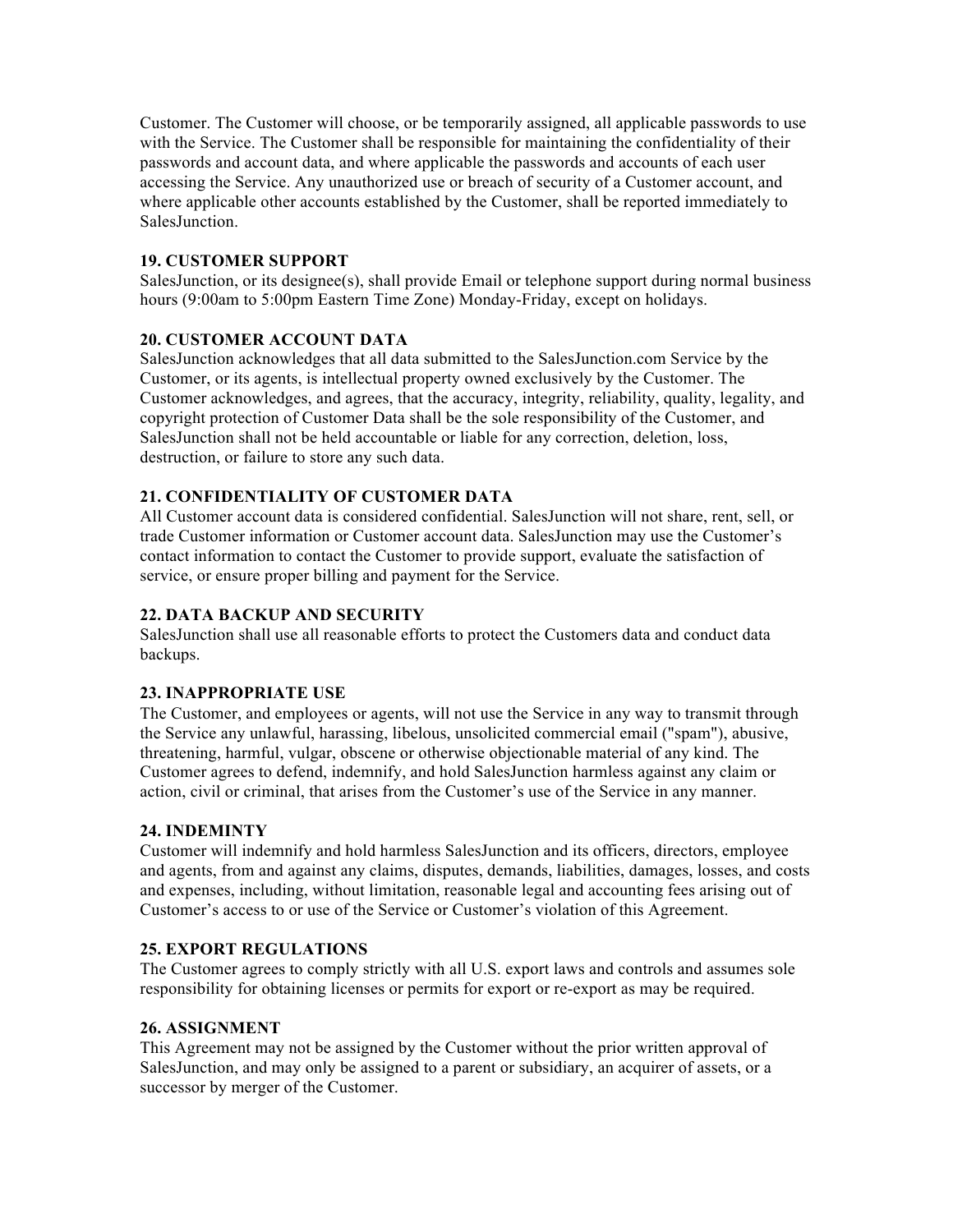### **27. CHOICE OF LAW**

The laws of the state of Georgia shall govern the validity of this Agreement, the construction of its terms and the interpretation of the rights of the parties hereto. Jurisdiction for any and all legal actions shall be in the state of Georgia, DeKalb County.

# **28. SEVERABILITY**

If any provision of this Agreement, or any portion thereof, is held to be invalid and unenforceable, then the remainder of the Agreement shall nevertheless remain in full force and effect.

# **29. MODIFICATION OF SERVICE**

SalesJunction reserves the right to change the terms and conditions of this Agreement, and all policies relating to the Service, at any time. SalesJunction shall notify the Customer by posting an updated version of this Agreement on the Service. Customer is responsible for regularly reviewing this Agreement. Continued use of the Service after any such changes shall constitute Customer's consent to such changes.

### **30. NOTICES**

Any and all notices, demands, or other communications required or desired to be given hereunder relating to the terms and conditions of this Agreement shall be made in writing and shall be validly given to a party if personally served; or if deposited in the United States mail, certified or registered, postage prepaid, return receipt requested; or if by email when receipt is electronically confirmed. If such notice or demand is served personally, notice shall be deemed constructively made at the time of such personal service.

# **31. WARRANTY, DISCLAIMERS AND LIABILITY LIMIATION**

THE SERVICE IS PROVIDED TO THE CUSTOMER STRICTLY ON AN "AS IS" BASIS AND SALESJUNCTION AND ITS LICENSORS MAKE NO WARRANTY, REPRESENTATION, OR GUARANTY, EITHER EXPRESS OR IMPLIED, AS TO THE FITNESS FOR A PARTICULAR PURPOSE, MERCHANTABILITY, NON-INFRINGEMENT OF THIRD PARTY RIGHTS, RELIABILITY, AVAILABILITY, OR ACCURACY OF CONTENT. SALESJUNCTION DOES NOT GUARANTY, WARRANT, OR REPRESENT THAT THE SERVICE WILL BE SECURE, UNINTERRUPTED, ERROR FREE, OR FREE OF VIRUSES OR OTHER HARMFUL COMPONENTS, OR THAT ERRORS OR DEFECTS WILL BE CORRECTED. IN NO EVENT SHALL SALESJUNCTION BE LIABLE FOR INDIRECT, SPECIAL, CONSEQUENTIAL OR PUNITIVE DAMAGES. SALESJUNCTION'S LIABILITY SHALL BE LIMITED TO ONE MONTH'S SERVICE FEE CALCULATED ON THE BASIS OF THE MONTH PROCEEDING THE DATE OF A CLAIM FOR MONETARY DAMAGES THIS APPLIES TO BOTH MONTHLY AND ANNUAL PAYMENT PLANS .

### **32. ARBITRATION**

Customer agrees that any dispute which it may have arising out of this Agreement, shall be submitted to binding arbitration, such arbitration shall be conducted by a single arbitrator in accordance with the Commercial Rules of the American Arbitration Association in effect from time to time and in accordance with the following provisions: a) Customer shall commence the arbitration by filing a written submission detailing the dispute and the relief requested; b) no depositions or other discovery shall be conducted in connection with the arbitration and the arbitration shall take place in DeKalb County, Georgia; c) Customer is not required to use the America Arbitration Association, only the Commercial Rules thereof; d) not later than 30 days after the conclusion of the arbitration hearing, the arbitrator shall prepare and distribute a writing setting forth the arbitral award. The decision of the arbitrator shall be final, conclusive and